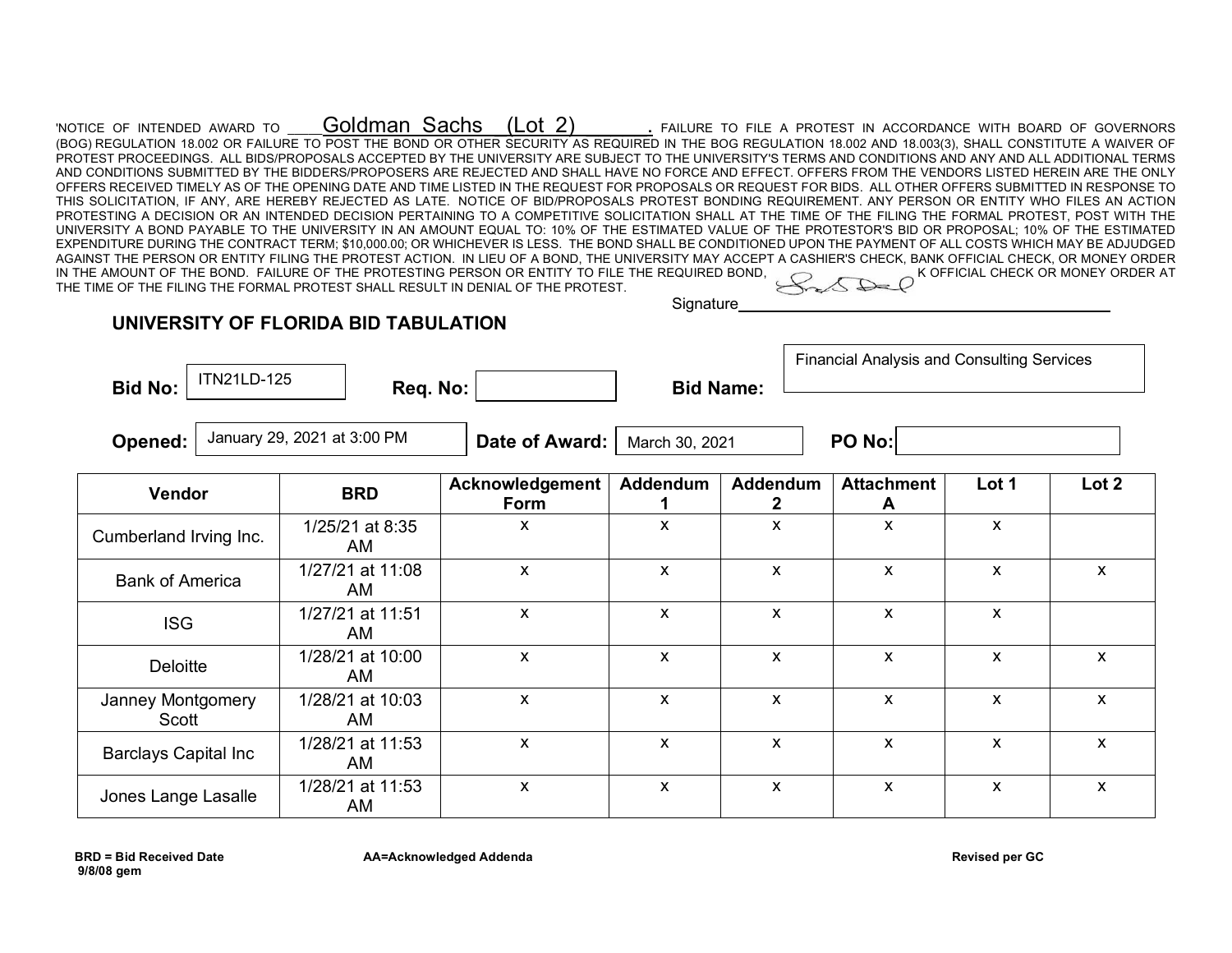| Moran Technology<br>Consulting   | 1/28/21 at 11:53<br>AM        | $\mathsf{X}$ | $\mathsf{x}$              | $\mathsf{X}$       | $\mathsf{X}$ | $\mathsf{X}$       |                           |
|----------------------------------|-------------------------------|--------------|---------------------------|--------------------|--------------|--------------------|---------------------------|
| Huron                            | 1/28/21 at 11:53<br>AM        | $\mathsf{X}$ | $\boldsymbol{\mathsf{X}}$ | $\mathsf{X}$       | $\mathsf{X}$ | $\mathsf{X}$       | $\mathsf{x}$              |
| <b>Reith Jones</b>               | 1/28/21 at 11:53<br>AM        | $\mathsf{X}$ | $\mathsf{x}$              | $\pmb{\mathsf{X}}$ | $\mathsf{X}$ | $\mathsf{X}$       | $\mathsf{x}$              |
| The Yuba Group                   | 1/28/21 at 11:54<br>AM        | $\mathsf{X}$ | $\mathsf{X}$              | $\mathsf{X}$       | $\mathsf{X}$ | $\mathsf{X}$       | $\mathsf{x}$              |
| <b>Swap Financial Group</b>      | 1/28/21 at 11:57<br>AM        | $\mathsf{X}$ | $\mathsf{x}$              | $\mathsf{X}$       | $\mathsf{X}$ | $\mathsf{X}$       | $\mathsf{X}$              |
| Prager & Co.                     | 1/29/21 at 10:18<br>AM        | $\mathsf{X}$ | $\boldsymbol{\mathsf{X}}$ | $\mathsf{x}$       | $\mathsf{x}$ | $\mathsf{X}$       | $\boldsymbol{\mathsf{x}}$ |
| Ernst & Young                    | 1/29/21 at 10:18<br>AM        | $\mathsf{X}$ | $\pmb{\chi}$              | $\pmb{\mathsf{X}}$ | $\mathsf{X}$ | $\mathsf{x}$       | $\mathsf{X}$              |
| Conway Mackenzie                 | 1/29/21 at 10:29<br>AM        | $\mathsf{X}$ | $\mathsf{X}$              | $\pmb{\mathsf{X}}$ | $\mathsf{X}$ | $\mathsf{x}$       | $\mathsf{x}$              |
| <b>RBC Capital Markets</b>       | 1/29/21 at 11:32<br>AM        | $\mathsf{X}$ | $\mathsf{x}$              | $\mathsf{X}$       | $\mathsf{X}$ | $\mathsf{X}$       | $\boldsymbol{\mathsf{x}}$ |
| Wells Fargo - Gov't              | 1/29/21 at 12:01<br><b>PM</b> | $\mathsf{X}$ | $\mathsf{x}$              | $\mathsf{X}$       | $\mathsf{X}$ | $\mathsf{X}$       | $\boldsymbol{\mathsf{x}}$ |
| <b>EPM</b> Intelligence          | 1/29/21 at 12:01<br><b>PM</b> | $\mathsf{X}$ | $\mathsf{x}$              | $\mathsf{X}$       | $\mathsf{X}$ | $\mathsf{x}$       |                           |
| <b>Brailsford &amp; Dunlavey</b> | 1/29/21 at 12:01<br><b>PM</b> | $\mathsf{X}$ | $\pmb{\chi}$              | $\pmb{\mathsf{X}}$ | $\mathsf{X}$ | $\pmb{\mathsf{X}}$ | $\mathsf{x}$              |
| <b>PFM Financial</b>             | 1/29/21 at 12:01<br><b>PM</b> | $\mathsf{X}$ | $\boldsymbol{\mathsf{X}}$ | $\pmb{\mathsf{X}}$ | $\mathsf{X}$ | $\mathsf{X}$       | $\mathsf{X}$              |
| Morgan Stanley                   | 1/29/21 at 12:01<br><b>PM</b> | $\mathsf{X}$ | $\boldsymbol{\mathsf{X}}$ | $\mathsf{X}$       | $\mathsf{X}$ | $\mathsf{X}$       | $\mathsf{x}$              |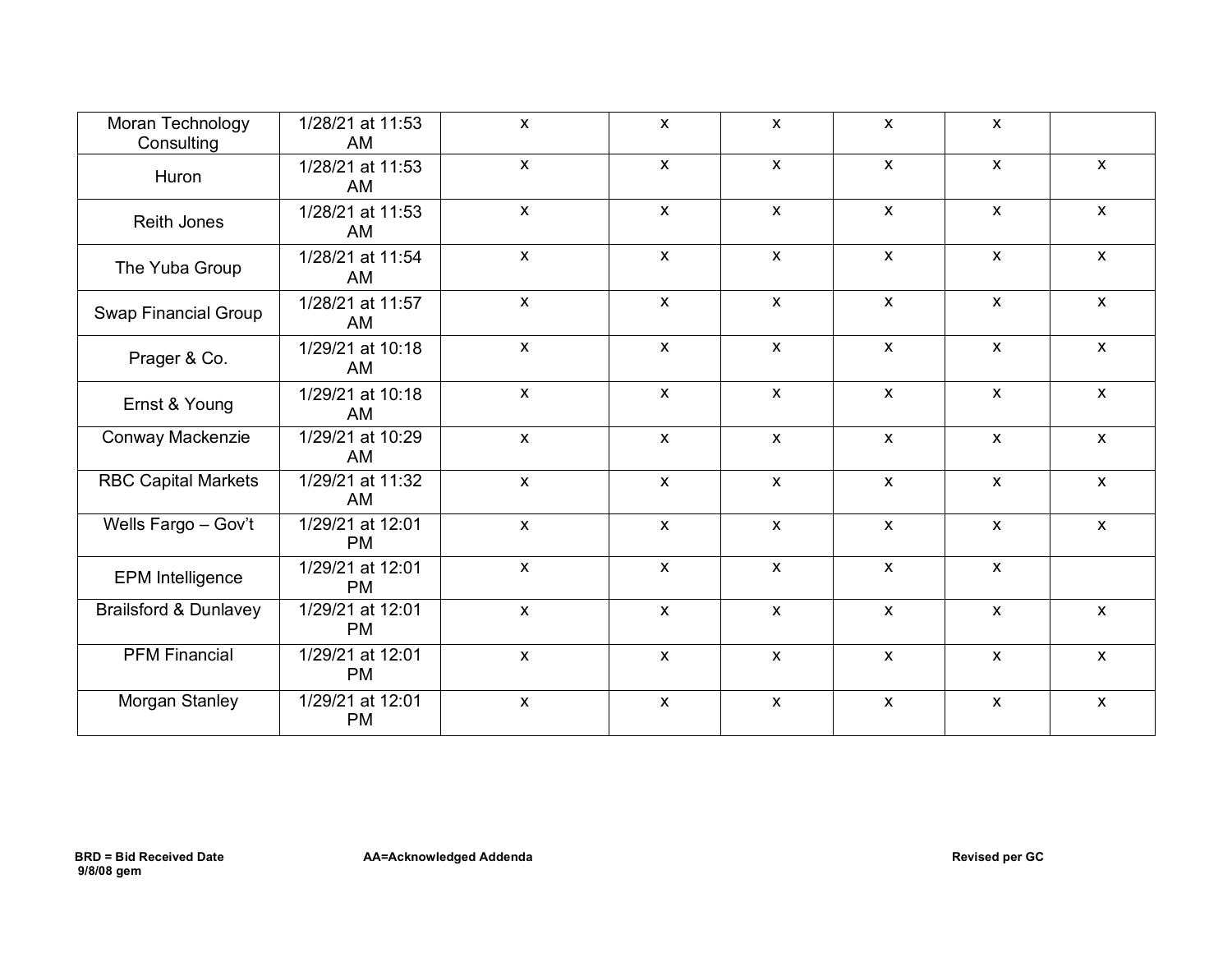| Vendor               | <b>BRD</b>                    | Acknowledgement<br>Form | Addendum | Addendum | <b>Attachment</b><br>A | Lot 1 | Lot 2     |
|----------------------|-------------------------------|-------------------------|----------|----------|------------------------|-------|-----------|
| <b>KPMG</b>          | 1/29/21 at 12:01<br><b>PM</b> | x                       | X        | X        | X                      | X     | x         |
| <b>YL Consulting</b> | 1/29/21 at 12:01<br>PM.       | X                       | X        | X        | x                      | X     | $\lambda$ |
| James Moore          | 1/29/21 at 1:44<br>PM.        | X                       | X        | X        | X                      | X     |           |
| <b>Accenture LLP</b> | 1/29/21 at 2:00<br>PM.        | X                       | X        | X        | x                      | X     |           |
| *Goldman Sachs       | 2/1/2021 at 10:39<br>$AM^*$   | X                       | X        | X        | x                      | X     | $\lambda$ |

 Weather impacted carrier timely delivery. Because there was no competitive advantage afforded to submitting supplier, submittal was accepted.